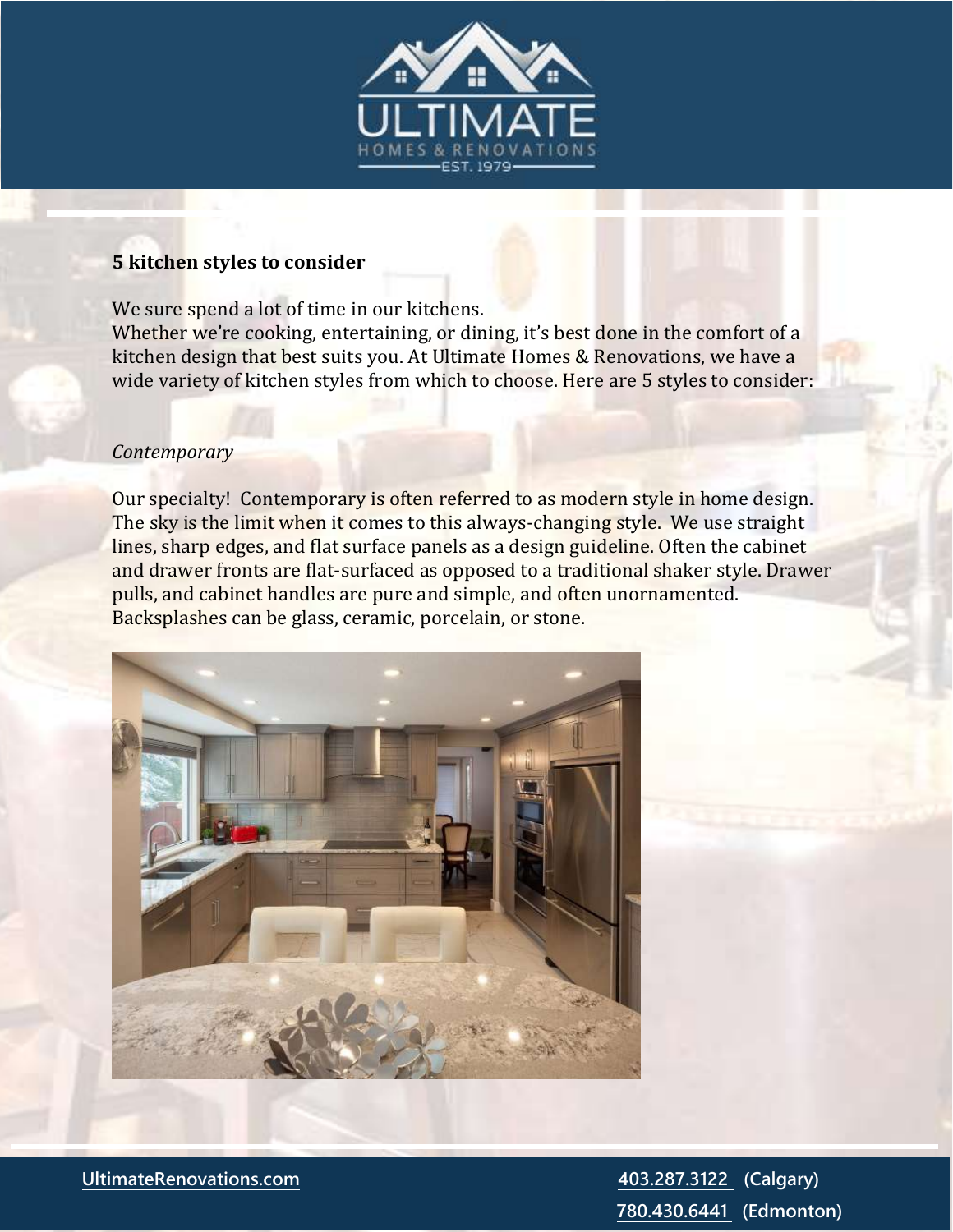

## *Traditional*

This timeless style uses a variety of coped mouldings and raised panel cabinets. Traditional kitchens are often sleek and conservative. You have a wide range of hardware varieties. Cabinets can be painted or stained wood. Backsplashes come in a wide selection from glass to tile. Get our designers to pick a matching set of colours that best suits your traditional kitchen!



**[UltimateRenovations.com](http://www.ultimaterenovations.com/) [403.287.3122](tel:(403)%20287-3122) (Calgary) [780.430.6441](tel:(780)%20430-6441) (Edmonton)**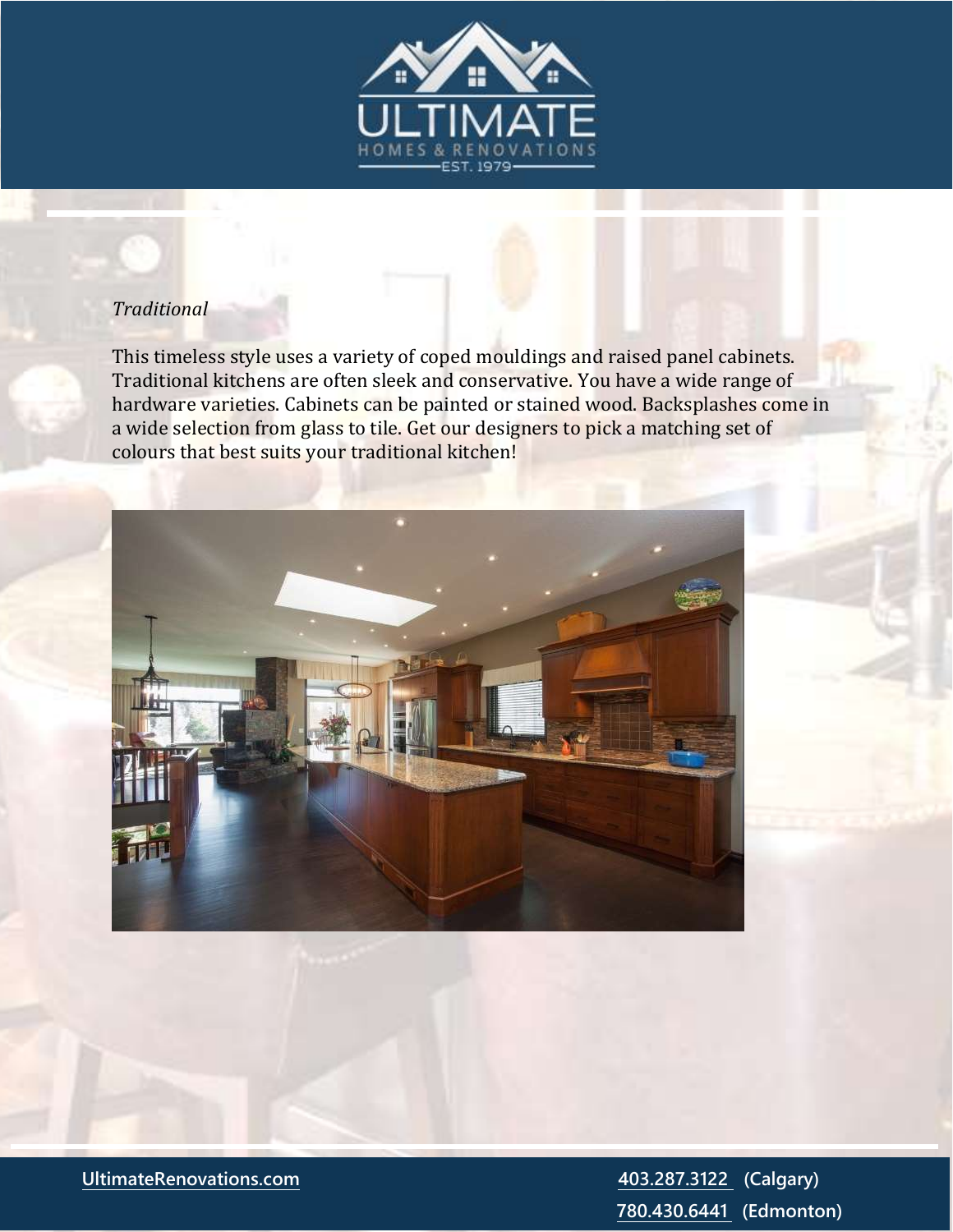

### *Shaker*

#### This is a classic!

The textbook style of cabinetry is complimented by its lowered panel appearance and solid, warm colouring. This gives a nice clean flow to your kitchen's aesthetic. Shaker style cabinets often use rounded metallic cabinet hardware, but we can hook you up with the type that matches your taste. Shaker cabinets can be painted or stained to your liking.



**[UltimateRenovations.com](http://www.ultimaterenovations.com/) [403.287.3122](tel:(403)%20287-3122) (Calgary) [780.430.6441](tel:(780)%20430-6441) (Edmonton)**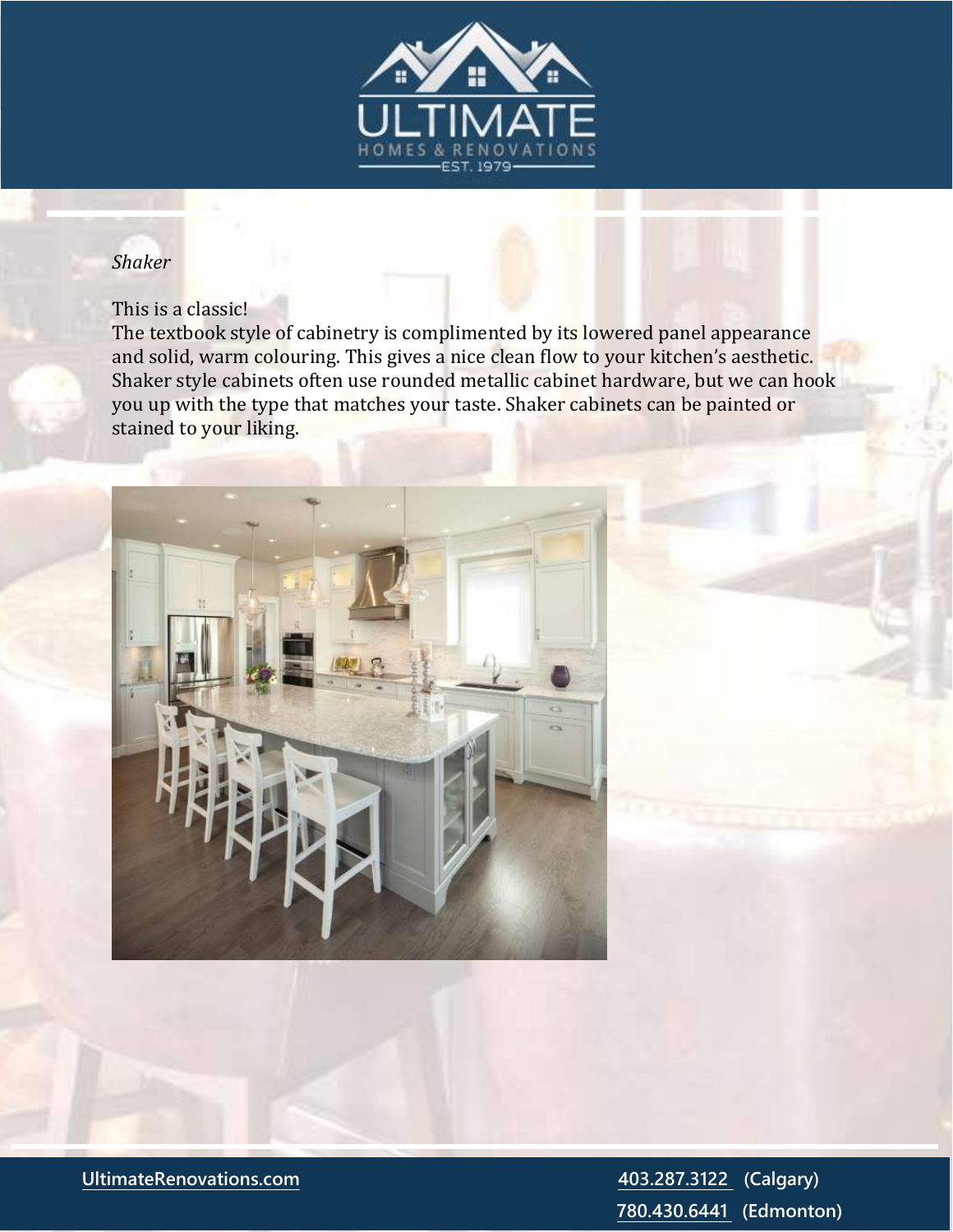

# *Cottage*

This is arguably the coziest style out there. Bring the feeling of the lake house into your home. This style differs in a way which replaces upper cabinets with shelving to display your dinnerware. If you're not big on shelves, then consider transparent glass cabinet doors. The lower cabinet fronts are often raised panel or shaker style. Large windows are usually positioned above the sink to allow natural lighting to fill the room. Lighter colours compliment this style.



*source:<https://www.bhg.com/kitchen/styles/cottage/cottage-kitchen-designs/>*

**[UltimateRenovations.com](http://www.ultimaterenovations.com/) [403.287.3122](tel:(403)%20287-3122) (Calgary)**

 **[780.430.6441](tel:(780)%20430-6441) (Edmonton)**